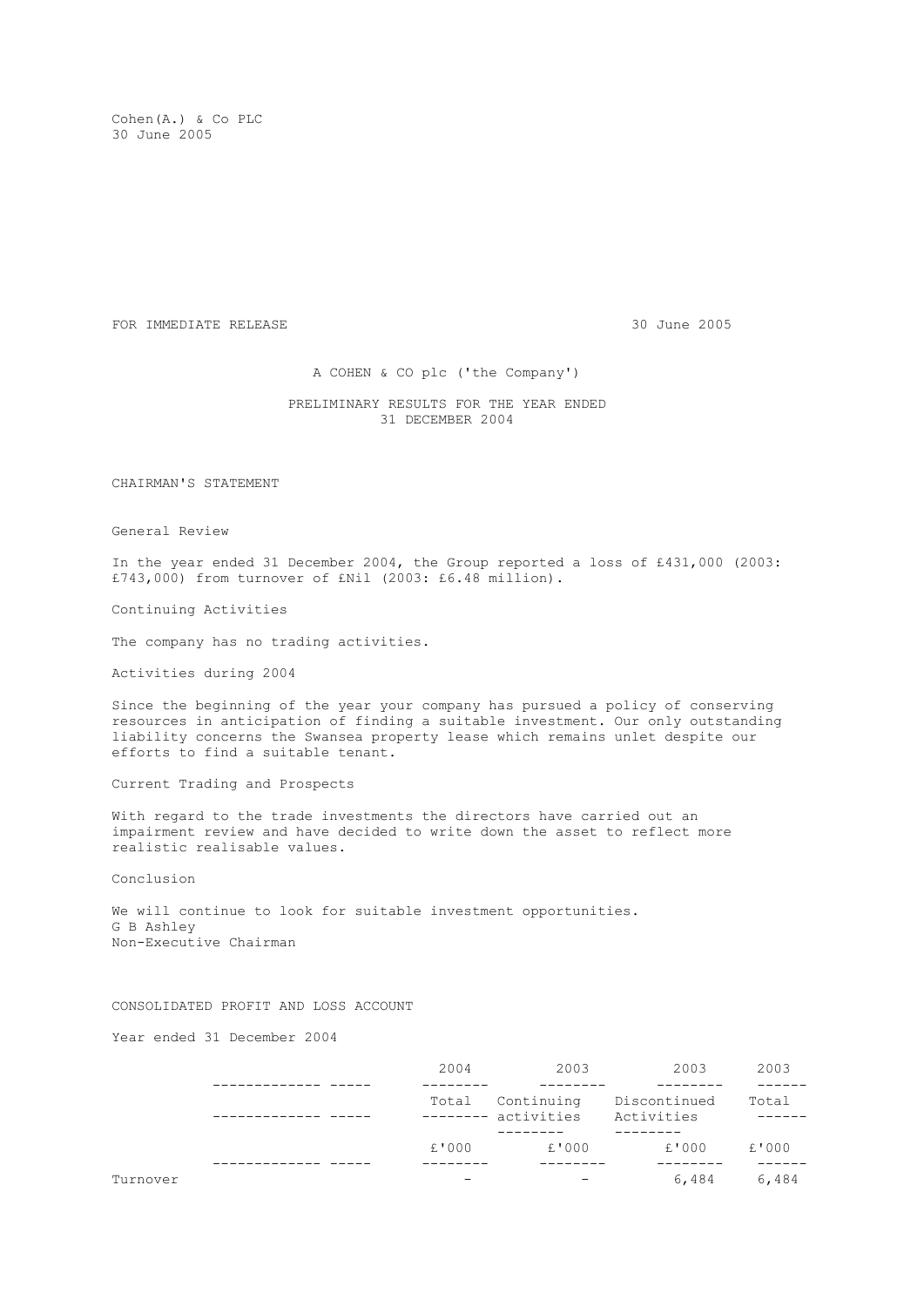| Cost of sales<br>------------                                  |                   |                   | (6,099)            | (6,099)            |
|----------------------------------------------------------------|-------------------|-------------------|--------------------|--------------------|
| Gross profit<br>. <u>.</u> .                                   |                   |                   | 385                | 385                |
| Distribution<br>costs<br>Administrative                        |                   |                   | (82)               | (82)               |
| expenses<br>Other<br>operating                                 | (201)             | (416)             | (357)              | (773)              |
| income<br>-------------                                        | 30                |                   |                    |                    |
| Operating loss<br>before<br>exceptional                        |                   |                   |                    |                    |
| costs<br>.                                                     | (171)             | (416)             | (54)<br>--------   | (470)              |
| Exceptional<br>administrative<br>expenses                      | (82)              |                   | (215)              | (215)              |
| -------------<br>Operating loss<br>after                       |                   |                   |                    |                    |
| exceptional<br>costs<br>--------------                         | (253)             | (416)<br>-------- | (269)<br>--------- | (685)              |
| Profit on sale<br>of fixed<br>assets                           |                   |                   | 87                 | 87                 |
| Profit on sale<br>of business<br>Loss on                       |                   |                   | 31                 | 31                 |
| termination of<br>an operation<br>Provision for                |                   |                   | (110)              | (110)              |
| impairment of<br>investments<br>-------------                  | (186)             | 46                |                    | 46                 |
| Loss on<br>ordinary<br>activities<br>before                    |                   |                   |                    |                    |
| interest<br>. <u>.</u>                                         | (439)             | (370)<br>$- - -$  | (261)<br>________  | (631)              |
| Interest<br>receivable<br>Interest                             | 8                 |                   |                    | 10                 |
| payable<br>-----                                               |                   |                   |                    | (122)              |
| Loss on<br>ordinary<br>activities                              |                   |                   |                    |                    |
| before tax                                                     | (431)             |                   |                    | (743)              |
| Tax on loss on ordinary<br>activities<br>------------          |                   |                   | ---                |                    |
| Loss on<br>ordinary<br>activities<br>after taxation            | (431)             |                   |                    | (743)              |
| ____________<br>Loss for the<br>financial year<br>attributable |                   |                   |                    |                    |
| to<br>shareholders                                             | (431)<br>-------- |                   |                    | (743)<br>$- - - -$ |
|                                                                |                   |                   |                    |                    |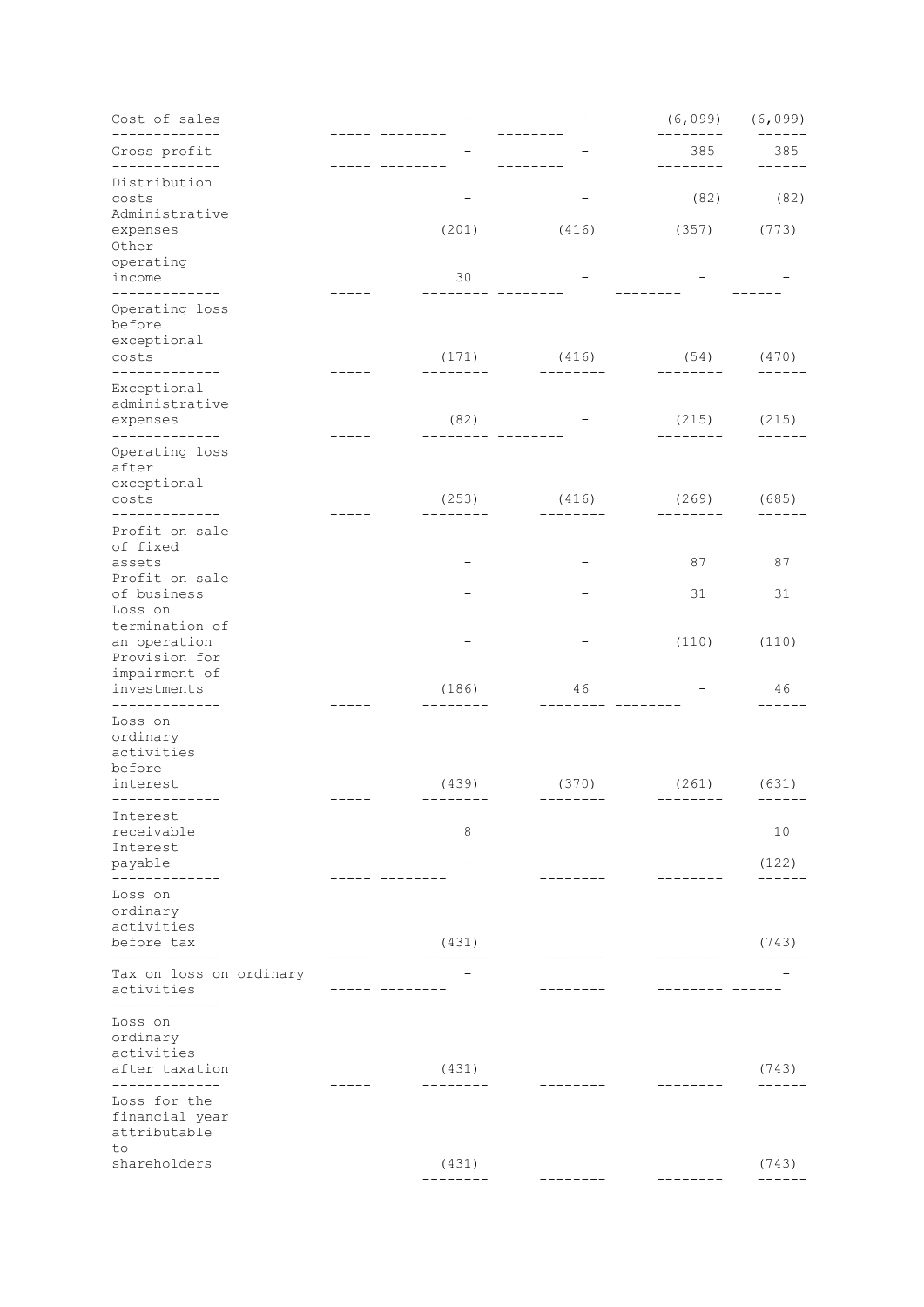| Losses per     |       |  |       |
|----------------|-------|--|-------|
| share (pence)  |       |  |       |
| both basic and |       |  |       |
| diluted        | (2.8) |  | (4.9) |
|                |       |  |       |

All of the results for 2004 relate to continuing activities.

CONSOLIDATED BALANCE SHEET 31 December 2004

 2004 2003 --------------------------- ---------- ---------- £'000 £'000 --------------------------- ---------- ---------- Fixed assets Tangible assets and the set of the set of the set of the set of the set of the set of the set of the set of the set of the set of the set of the set of the set of the set of the set of the set of the set of the set of the Investments 92 276 --------------------------- ---------- ---------- 92 279 --------------------------- ---------- ---------- Current assets Tangible assets held for resale  $\overline{7}$  and  $\overline{7}$   $\overline{7}$   $\overline{7}$   $\overline{7}$   $\overline{7}$   $\overline{7}$   $\overline{7}$   $\overline{7}$   $\overline{7}$   $\overline{7}$   $\overline{7}$   $\overline{7}$   $\overline{7}$   $\overline{7}$   $\overline{7}$   $\overline{7}$   $\overline{7}$   $\overline{7}$   $\overline{7}$   $\overline{7$ Debtors 11 771 Cash at bank and in hand  $74$ --------------------------- ---------- ---------- **76** 852 --------------------------- ---------- ---------- Creditors: amounts falling due within one year (55) (669) --------------------------- ---------- ---------- Net current assets 21 183 --------------------------- ---------- ---------- Total assets less current liabilities 113 462 --------------------------- ---------- ---------- Provisions (82) - --------------------------- ---------- ---------- Net (liabilities)/assets 31 462 --------------------------- ---------- ---------- Capital and reserves Called up share capital 3,032 3,032<br>Capital redemption reserve 49 3,032 49 Capital redemption reserve Share premium account 2 2<br>
Other reserves 386 386 Other reserves 386 386 386<br>Profit and loss account (3,007) 386 386 386 386 Profit and loss account (3,438) (3,007) --------------------------- ---------- ---------- Equity shareholders' funds 31 462 --------------------------- ---------- ----------

## BALANCE SHEET

| 31 December 2004                                      |          |          |
|-------------------------------------------------------|----------|----------|
|                                                       | 2004     | 2003     |
|                                                       | £'000    | £'000    |
| Fixed assets<br>Tangible assets<br>Investments        | 92       | 3<br>428 |
|                                                       | 92       | 431      |
| Current assets<br>Debtors<br>Cash at bank and in hand | 24<br>48 | 97<br>6  |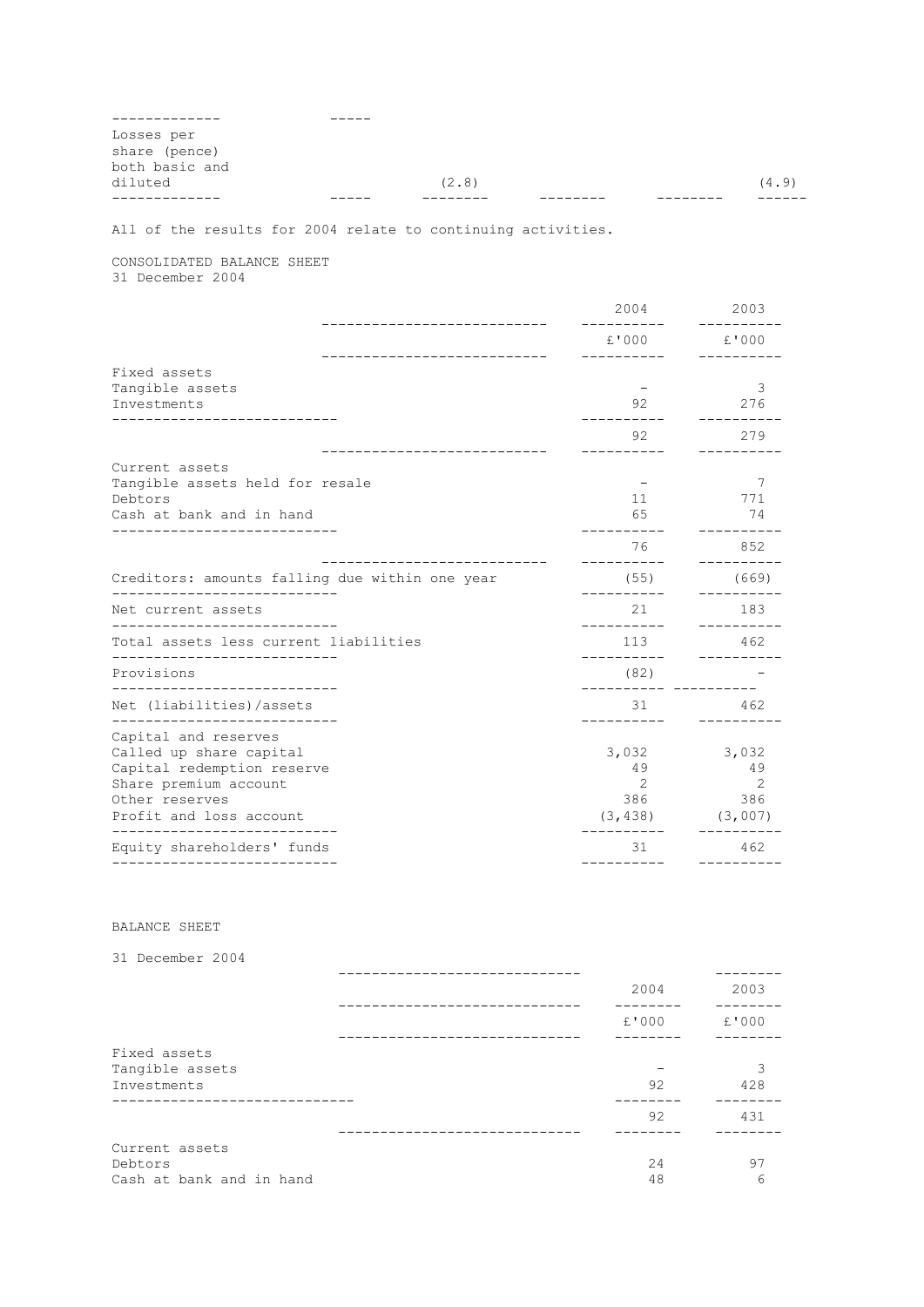|                                                                                                                                                     | 72                                                           | 103                                 |
|-----------------------------------------------------------------------------------------------------------------------------------------------------|--------------------------------------------------------------|-------------------------------------|
| Creditors: amounts falling due within one year                                                                                                      | (55)                                                         | (57)                                |
| Net current assets                                                                                                                                  | 17                                                           | 46                                  |
| Total assets less current liabilities                                                                                                               | 109                                                          | 477                                 |
| Provisions<br>_________________________                                                                                                             | $(82) -$                                                     |                                     |
| Net (liabilities)/assets                                                                                                                            | 27                                                           | 477                                 |
| Capital and reserves<br>Called up share capital<br>Capital redemption reserve<br>Share premium account<br>Other reserves<br>Profit and loss account | 3,032<br>49<br>$\mathcal{P}$<br>252<br>$(3, 308)$ $(2, 858)$ | 3,032<br>49<br>$\mathcal{L}$<br>252 |
| .<br>Equity shareholders' funds                                                                                                                     | 27                                                           | 477                                 |
|                                                                                                                                                     |                                                              |                                     |

## CONSOLIDATED CASH FLOW STATEMENT

Year ended 31 December 2004

|                                                                                                                                                                                                                                                         |          |       | 2004 2004 2003 2003                 |                  |
|---------------------------------------------------------------------------------------------------------------------------------------------------------------------------------------------------------------------------------------------------------|----------|-------|-------------------------------------|------------------|
|                                                                                                                                                                                                                                                         | ________ | Total |                                     | Total            |
| .___________________ _______ _______                                                                                                                                                                                                                    |          |       | £'000 £'000 £'000 £'000<br>---- -   |                  |
| Net cash inflow/(outflow) from operating<br>activities                                                                                                                                                                                                  |          |       | 401 (371)<br>.____  _______  _____. |                  |
| Returns on investments and servicing of<br>finance                                                                                                                                                                                                      |          |       |                                     |                  |
| Interest received<br>Interest paid                                                                                                                                                                                                                      | 8        |       | 10<br>(122)                         |                  |
| Net cash inflow/(outflow) from returns on<br>investments and servicing of finance<br>_____________________                                                                                                                                              |          | 8     |                                     | (112)            |
| Capital expenditure and financial investment<br>Payments to acquire fixed asset investments<br>Receipts from sale of fixed asset investments<br>Receipts from sale of business<br>Receipts from sale of tangible fixed assets<br>._____________________ |          |       | (12)<br>525<br>31<br>796            |                  |
| Net cash inflow from capital expenditure and<br>financial investment                                                                                                                                                                                    |          |       |                                     | 1,340            |
| ----------------------<br>Acquisitions and disposals<br>Payments on termination of an operation<br>---------------------                                                                                                                                |          |       | (110)                               |                  |
| Net cash outflow from acquisitions and<br>disposals<br>______________________                                                                                                                                                                           |          |       |                                     | (110)            |
| Net cash inflow before financing                                                                                                                                                                                                                        |          | 409   |                                     | 747<br>---- ---- |
| Financing<br>Repayment of borrowings<br>Capital element of finance lease rental                                                                                                                                                                         |          |       | (312)                               |                  |